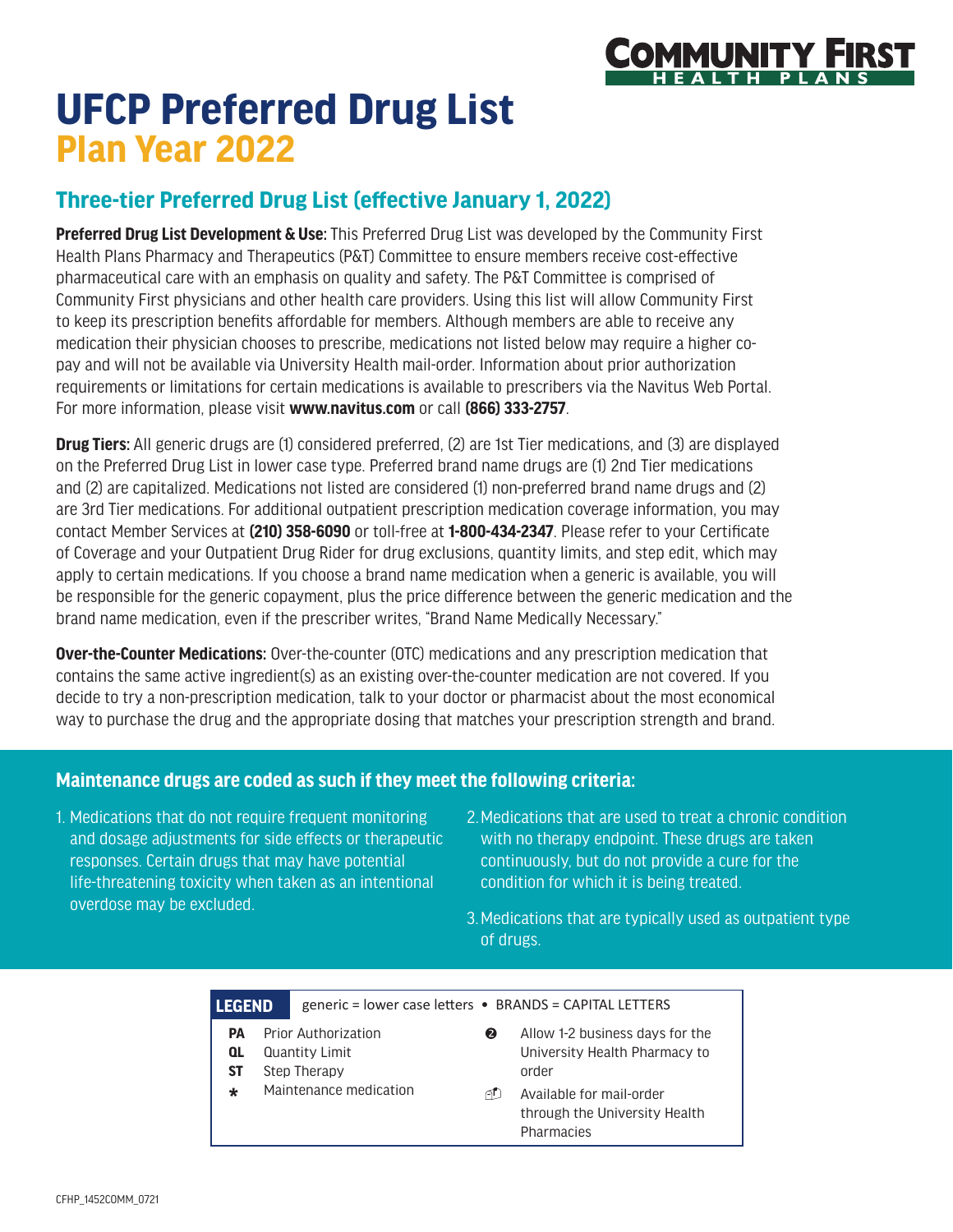### <u>А</u>

abacavir tablets abacavir-lamivudine-zidovudine tablets acebutolol\* <sup>@</sup> acetaminophen w/ codeine acetaminophen w/ hydrocodone acetaminophen-butalbital <sup>@</sup>  $\alpha$ cetaminophen-caffbutalbital  $\bullet$ acetazolamide\* **f** acetazolamide capsules acetylcysteine acyclovir **D** adapalene cream PA D adapalene gel PA **D** adefovir dipivoxil<br>ADVAIR<sup>\*</sup> AIMOVIG CD albuterol<sup>\*</sup> alclometasone **D** alendronate cD alfuzosin ALKERAN allopurinol\* **D** almotriptan QL **D** ALOMIDE ALPHAGAN alprazolam amantadine\* **D** amiloride\* cD amiloride and HCTZ\* cD aminocaproic acid amiodarone\* **D**<br>amitriptyline\* **D** amlodipine/atorvastatin <u>of</u> amlodipine/valsartan **D** amlodipine and benazepril\* **cf** amoxapine\* amoxicillin amoxicillin & pot clavulanate amphetamine mixtures' ampicillin  $\bullet$ anagrelide\* ANDRODERM\* ANDROGEL anthralin APAPisometheptene-dichloral apraclonidine' aripiprazole **D** aripiprazole ODT QL ARNUITY ellipta inhaler ASMANEX OD aspirin w/ codeine aspirin/caffeine/butalbital  $\bullet$ atenolol & chlorthalidon\*  $\bullet$   $\circled{1}$ atenolol\* **D** atorvastatin **D** atropine sulfate **D** aug betamethasone dipropionate  $\bigoplus$ <br>AVANDIA ST\*  $\bigoplus$   $\bigoplus$ AZASITE azathioprine  $\mathbb{C}$ azelaic acid azelastine D azithromycin

## в

baclofen<sup>\*</sup> bacitracin/polymyxin B opth  $o$ intment  $\cap$ **BANZEL tablet QL** benazepril\* <sup>2</sup> benazepril and HCTZ\* <sup>2</sup> benzonatate benztropine mesylate\* <br/>  $\textcircled{\tiny{1}}$ 

betamethasone & clotrimazole  $\mathbb{C}$ betamethasone dipropionate conbetamethasone valerate @ dD betaxolol<sup>\*</sup> bethanechol chloride cD betimol **D** BETOPTIC-S\* **D** bicalutamide bisoprolol & HCTZ\* <sup>O</sup> BREO ellipta inhaler  $\mathbb{D}$ brimonidine opthal\* bromocriptine<sup>®</sup> budesonide inhaler suspension<br>
Dumetanide<br>  $\bigcirc$   $\bigcirc$   $\bigcirc$ <br>
bupropion SR  $\Omega L^*$   $\bigcirc$ bupropion QL\* <u>of</u> butalbital/aspirin/caffeine w/codeine BYDUREON<sup>®</sup>

**CALCIFEROL** calcipotriene topical cream  $\mathbb{C}$ calcitonin calcitriol\* cD candesartan/HCTZ captopril<sup>\*</sup> captopril and HCTZ\* **D**<br>carbachol<sup>\*</sup> **D** carbamazepine\* cD carbamazepine ER\* carbidopa-levodopa\* <sup>ch</sup><br>carisoprodol w/ ASA\* <sup>o</sup> carvedilol **D**  $cefactor$   $\bullet$ cefaclor ER cefadroxil <sup>@</sup> cefdenir **D** cefpodoxime cefuroxime <sup>8</sup> celecoxib QL ST cephalexin cevimeline chlordiazepoxide chlorothiazide\* fD chlorpheniramine, phenylephrine and methscopolamine chlorpheniramine, phenylephrine and pyrilamine chlorpromazine chlorpropamide<sup>\*</sup> chlorthalidone\* **D**<br>cholestyramine\* **D** ciprofloxacin citalopram<sup>\*</sup> *D* **@** clarithromycin clemastine 2.68 mg tablets or syrup CLIMARA PRO<sup>\*</sup> clindamycin clindamycin and benzoyl peroxide gel **D** clindaymcin, benzyol peroxide clobetasol propionate\* **D** clomipramine clonazepam<sup>\*</sup><br>clonidine<sup>\*</sup> clonidine patches clopidogrel <sup>1</sup> clotrimazole (topical) <u>D</u> clobetasol 0.05% lotion cD clobetasol 0.05% topical shampoo cl clonidine HCI SR 12HR clotrimazole troche cloxacillin clozapine **D** codeine colchicine w/ probenecid\*  $\bullet$   $\circ$ 

COMBIVENT RESPIMAT\*  $\bullet$   $\circled{1}$ CORTIFOAM <sup>8</sup> cromolyn **D** cyclobenzaprine\* **D** cyclophosphamide cyclosporine cyproheptadine\* **D**<br>CYTOMEL\* **D** 

desipramine\* **D** desloratadine **D** desmopressin\* **D** desoximetasone <sup>2</sup> dexamethasone <sup>2</sup> dexmethylphenidate dexmethylphenidate ER dextroamphetamine<sup>\*</sup> diazepam diclofenac<sup>\*</sup>  $\bullet$   $\circ$ diclofenac  $ER^* \n\mathbb{Z}$ diclofenac/misoprostol DR @ dicloxacillin dicyclomine **D** didanosine diflunisal\*  $\bullet$  d<sup>1</sup> DILATRATE SR<sup>\*</sup> diltiazem<sup>\*</sup> diltiazem SA\* cD dipivefrin<sup>\*</sup> dipyridamole\* *D* disopyramide\* nD divalproex sodium er **D** divalproex sodium sprinkles donepezil **D** dorzolamide HCl/timolol maleate\* cD doxazosin<sup>\*</sup> doxepin\* <sup>o</sup> doxercalciferol doxycycline **D** DULERA inhaler OL PL duloxetine capsule

EFFIENT QL ELIDEL ST QL  $\circled{D}$ **EMADINE** enalapril\* **D** enalapril and HCTZ\* cD ENBREL PA OL entecavir tab QL EPIDUO DD EPIPEN, EPI PEN Jr. 1 eplerenone ERGOMAR<sup>O</sup> ergotamine and caff erythromycin erythromycin & sulfisoxazole erythromycin base erythromycin base (coated) erythromycin estolate erythromycin ethylsuccinate <sup>o</sup> erythromycin Pellets (generic ERYC) erythromycin stearate <sup>8</sup> escitalopram<sup>\*</sup> esterfied estrogens\* ESTRACE VAG<sup>\*</sup> <sup>O</sup> ESTRING OL\* <sup>0</sup> estrogens & methyltestosterone\* estropipate\*  $\bullet$   $\circ$ ethambutol\* ethinyl estradiol/drospirenone ethosuximide\* ethynodiol diacet & eth estrad<sup>\*</sup> etodolac<sup>\*</sup> <sup>o</sup> etodolac ER\* **I** etoposide

## EURAX <sup>8</sup> **EXELDERM**

FARXIGA\* **D** fenofibrate f<sup>1</sup> fenofibrate 145mg <u>O</u> fenoprofen\*  $\bullet$   $\Box$ fentanyl finasteride **D** flecanide\* FD FLOVENT diskus inhaler QL FLOVENT HFA\* **D** fluconazole **D** fludrocortisone\* **D** flunisolide\* fluocinolone <sup>3</sup> fluoromethalone <sup>3</sup> fluorouracil **D** fluoxetine\* f<sup>1</sup> fluoxymesterone\* <sup>●</sup> fluphenazine  $\boldsymbol{e}$ flurbiprofen\* ු ල**ි** flutamide\* cD fluticasone nasal spray **D** fluvastatin fluvoxamine\* <br>FOSAMAX PLUS D\* **CD** fosinopril & HCTZ\* fosinopril\* fD  $furosemide \rightarrow$ 

## G

gabapentin<sup>\*</sup> ganciclovir gatafloxacin 0.5% gemfibrozil\* **D** gentamicin sulfate glimepiride\* <del></del> glipizide\* cD glipizide ER\* **D** glyburide\* **D** GLYXAMBI<sup>\*</sup> glyburide/metformin\* **D** granisetron QL PA griseofulvin **D** griesofulvin ultra <u>D</u> guanfacine\* <sup>0</sup>

halobetasol **D** haloperidol\* **D** HUMALOG (all forms)\* HUMULIN (all forms)' hydralazine & HCTZ\*  $\bullet$   $\circ$ hydrochlorothiazide\* <u>D</u> hydrocortisone w/ pramoxine  $\bullet$ hydromorphone HCI hydroxychloroquine\* **ID** hydroxyurea\* hydroxyzine **D** hyoscyamine **D** 

ibandronate\* **D** ibandronate 150 mg tablets **D** ibuprofen/hydrocodone imipramine\*  $\mathbb{D}$ imiquimod cream  $\mathbb{C}$ indomethacin **D** indomethacin ER **D** ipratropium<sup>\*</sup> irbesarten **D** irbesarten with HCTZ isometheptene, dichloralphenazone, APAP isoniazid\* AD isosorbide dinitrate\* cD isosorbide mononitrate\* OD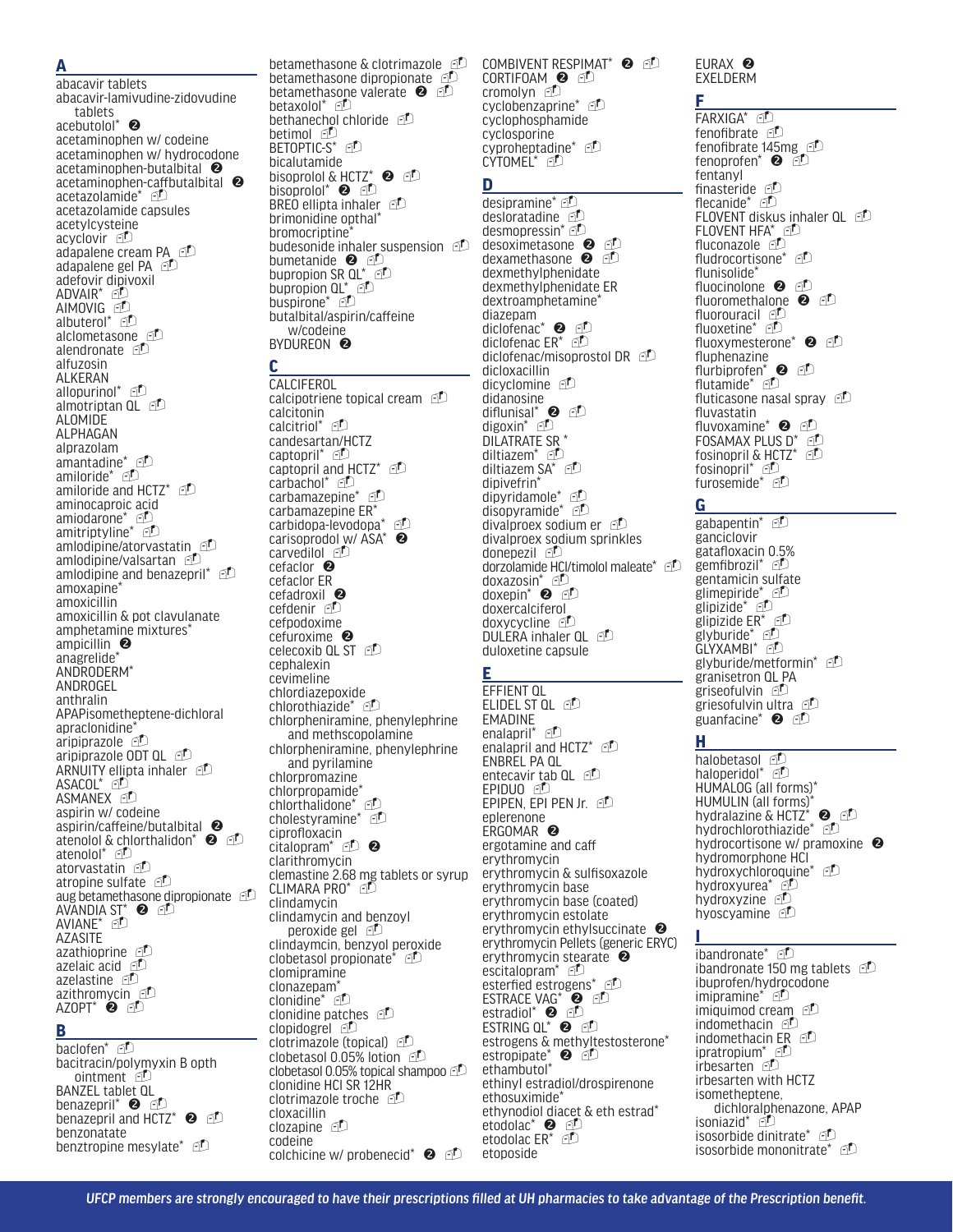isotretinoin isoxsuprine\* itraconazole\*

**JANUVIA<sup>\*</sup>** JANUMET XR\* JARDIANCE\* **D** JENTADUETO QL **D** 

## K

ketoconazole <sup>2</sup> ketoprofen\* <sup>o</sup> ketoprofen ER\* ketorolac

labetalol<sup>\*</sup> lamivudine lamivudine-zidovudine lamotrigne  $\mathbb{C}$ LANOXICAPS<sup>\*</sup> <sup>0</sup> lansop/amox /clarith LANTUS<sup>\*</sup> leflunomide\* **D** letrozole **D** leucovorin **LEVEMIR** levetiracetam **D** levobunolol\* levocetirizine **D** levofloxacin levonorgestrel & eth estradiol\* **D** LEVORA<sup>\*</sup> levothyroxine\* **D** lidocaine HCI lidocaine patch  $\mathbb{C}$ lisinopril & HCTZ\* <sup>O</sup> <u>of</u> lithium carbonate\* lithium citrate\* <sup>0</sup> lorazepam losartan D losartan - hctz **D** lovastatin QL\* cD loxapine<sup>\*</sup> LUMIGAN OL

## м

maprotiline\* <sup>o</sup> **MATULANE** mebendazole meclofenamate \* medroxyprogesterone\* **D** megestrol meloxicam **D** mercaptopurine mesalamine metaproterenol\* <sup>o</sup> metformin<sup>\*</sup> metformin ER\* FL methazolamide\* **D** methimazole\* methotrexate\* **D** methyclothiazide\* methyldopa<sup>\*</sup> methylphenidate\* methylphenidate ER methyltestosterone metoclopramide HCI metolazone\*<br>metoprolol\* <u>of</u> metoprolol  $\overline{X}$  <sup>1</sup> metronidazole **D** metronidazole gel **D** mexiletine\* nD MICROGESTIN<sup>\*</sup> MICROGESTIN FE\* AD

midodrine  $\bullet$ minocycline  $\mathbb{C}$ mirtazapine QL\* misoprostal\* **D** MITIGARE OD modafinil mometasone montelukast **D** moexipril\* morphine morphine ER moxifloxicin  $\mathbb{C}$ mupiriocin mycophenolate **D** MYLERAN

## N

nabumetone\* 2 ① nadolol<sup>\*</sup> ① naltrexone NARDIL\* NATACYN<sup>®</sup> nateglinide QL fD necon 0.5/35, 1/35, 1/50\* nefazodone<sup>\*</sup> neomycin neomycin-polymy-dexameth nevirapine niacin ER (Rx only)  $\mathbb{C}$ nicardipine<sup>\*</sup>  $nifedipine^*$   $\bullet$  of nifedipine ER\* **D** nitrofurantoin nitroglycerin (all forms)\* **D** morethindrone & eth<br>estradiol\*  $\bullet$  eth norethindrone\* ① norethindrone acet & estradiol  $Fe^*$  2  $nD$ norgestimate & ethinyl<br>estradiol<sup>\*</sup>  $\bullet$  ething norgestrel & ethinyl estradiol\* <br>
nortriptyline\* <br> **a** *c* NOVOLIN \*(all forms)<br>NOVOLOG \*(all forms) NUVARING OL<sup>\*</sup> <sup>2</sup> nystatin <sup>3</sup> nystatin vaginal  $\bullet$ 

## n

ofloxacin olanzapine\* **D** olanzapine/fluoxetine olapatadine **D** olmesartan **D** ondansetron QL PA @D orphenadrine citrate\* <sup>●</sup> orphenadrine/ASA/caffeine oxaprozin<sup>\*</sup> oxazepam <sup>@</sup> oxcarbazepine **OXISTAT**  $oxy$ butynin<sup>\*</sup> oxybutynin er D oxycodone oxycodone w/ aspirin **OZEMPIC** 

paliperidone ER PA D PANCREAZE<sup>\*</sup> PANDEL <sup>2</sup> pantoprazole **D** paroxetine\* cD PATADAY ST pediatric multivitamins  $W/F1$  & Fe  $\odot$ pediatric multivitamins  $w/F1$   $\bullet$ 

pediatric vitamins ACD w/fluoride <sup>@</sup> pediatric vitamins ACD w/ fluoride  $\&$  iron  $\bigcirc$ penicillin V potassium pentazocin and naloxone pentazocin/APAP pentoxifylline\* **D**<br>perindopril QL perphenazine perphenazine and amitriptyline phenobarbital & belladonna alk phenobarbital\* phenyleph-CPM w/ hydrocod O phenyltoloxamine w/  $APAP$   $\bullet$ phenytoin (all forms)\* cD PHOSPHOLINE IODIDE <sup>2</sup> pilocarpine  $\mathbb{C}$ PILOPINE HS\* <sup>@</sup>  $pindolol^*$   $\bullet$   $\circled{1}$ pioglitazone <u>D</u> pioglizazone/metformin **D** piroxicam<sup>\*</sup> podofilox potassium bicarbonate\* <sup>●</sup> potassium chloride\* **D** potassium citrate\* potassium gluconate\* <sup>@</sup> PRADAXA L pramipexole QL **D** pramipexole ER QL *cD*<br>pramoxine **@** cD<br>pravastatin QL\* cD prazosin<sup>\*</sup> prednisolone **D** prednisone **D**<br>PREMARIN<sup>\*</sup> *D* PREMARIN VAG **D** PREMPHASE<sup>\*</sup> <sup>2</sup> PREMPRO<sup>\*</sup> prenatal multivitamin  $W$ /Fe-Fa  $\bullet$   $\circ$ prenatal vitamin<sup>\*</sup>  $\bullet$   $\circ$ primidone\* **D** PROAIR HFA<sup>\*</sup> prochlorperazine **D** PROCTOCREAM-HC <sup>2</sup> promethazine <u>of</u> promethazine with codeine propafenone<sup>\*</sup> propranolol &  $HCTZ^*$   $\bullet$ propranolol\* cD propranolol LA\* cD propylthiouracil<sup>\*</sup> PULMICORT flexhaler **D** pyrazinamide\* pyridostigmine\*

## Q

quetiapine **D** quinidine gluconate\* cD quinidine sulfate\*

## R

rabeprazole tab raloxifene QL @D RIDAURA<sup>\*</sup> rifampin **①** rifuzole rimantadine risedronate QL ① risperidone QL **D** rizatriptan ropinirole **D** ropinirole extended-release tablets **D** 

## S

salsalate\* cD selegiline\* $\bullet$ selenium sulfide **D** SEREVENT INH and Diskus\* **D** sertraline\* **fl** sildenafil tabs **D** silver sulfadiazine **D** simvastatin<sup>\*</sup> sirolimus tab smz/tmp sodium fluoride\* <sup>o</sup> sodium polystyrene sodium sulfacetamide sotalol<sup>\*</sup> ① spironolactone & HCTZ\* DD spironolactone<sup>\*</sup> stannous fluoride\* <sup>9</sup> stavudine sucralfate\* **D** sulfacetamide sodium w/ sulfur <sup>@</sup> sulfacetamide sod-pred sulfadiazine *D* sulfamethoxazole sulfasalazine\* dD sulindac<sup>\*</sup>  $\mathbb{D}$ sumatriptan QL D SYMBICORT inhaler **D** SYMPROIC<sup>\*</sup> <u>O</u> SYNJARDY XR<sup>\*</sup> SYNTHROID<sup>\*</sup>

tacrolimus **D** tadalafil f<sup>1</sup>  $t$ amoxifen $\widetilde{f}$ tamsulosin HCI telmisartan L telmisartan/amlodipine cD temazepam  $\bullet$ temozolomide terazosin\* <sup>0</sup> terbinafine terbutaline' tetracycline cD theophylline\* $\circ$ thioridazine thiothixene\*<br>thyroid\* **D** ∣বাী THYROLAR<sup>\*</sup> tiagabine ticlopidine\* <sup>o</sup>  $timolol^*$ timolol GFS\* **D TOBRADEX OL** tobramycin neb tolazamide\* <br>bibutamide\* **of** tolterodine\* nD tolterodine immediate release (IR) tablets d tolterodine SR fD tolmetin<sup>\*</sup>  $\bullet$   $\circled{D}$ topiramate cD TRADJENTA PD tramadol tramadol er tramadol with APAP tranylcypromine<sup>®</sup> **TRAVATAN Z** trazodone\* cD trentinoin gel 0.04%<br>TRESIBA tretinoin PA if >25y/o TREXIMET OL triamcinolone acetonide <sup>@</sup> triamterene & HCTZ\* <sup>●</sup>